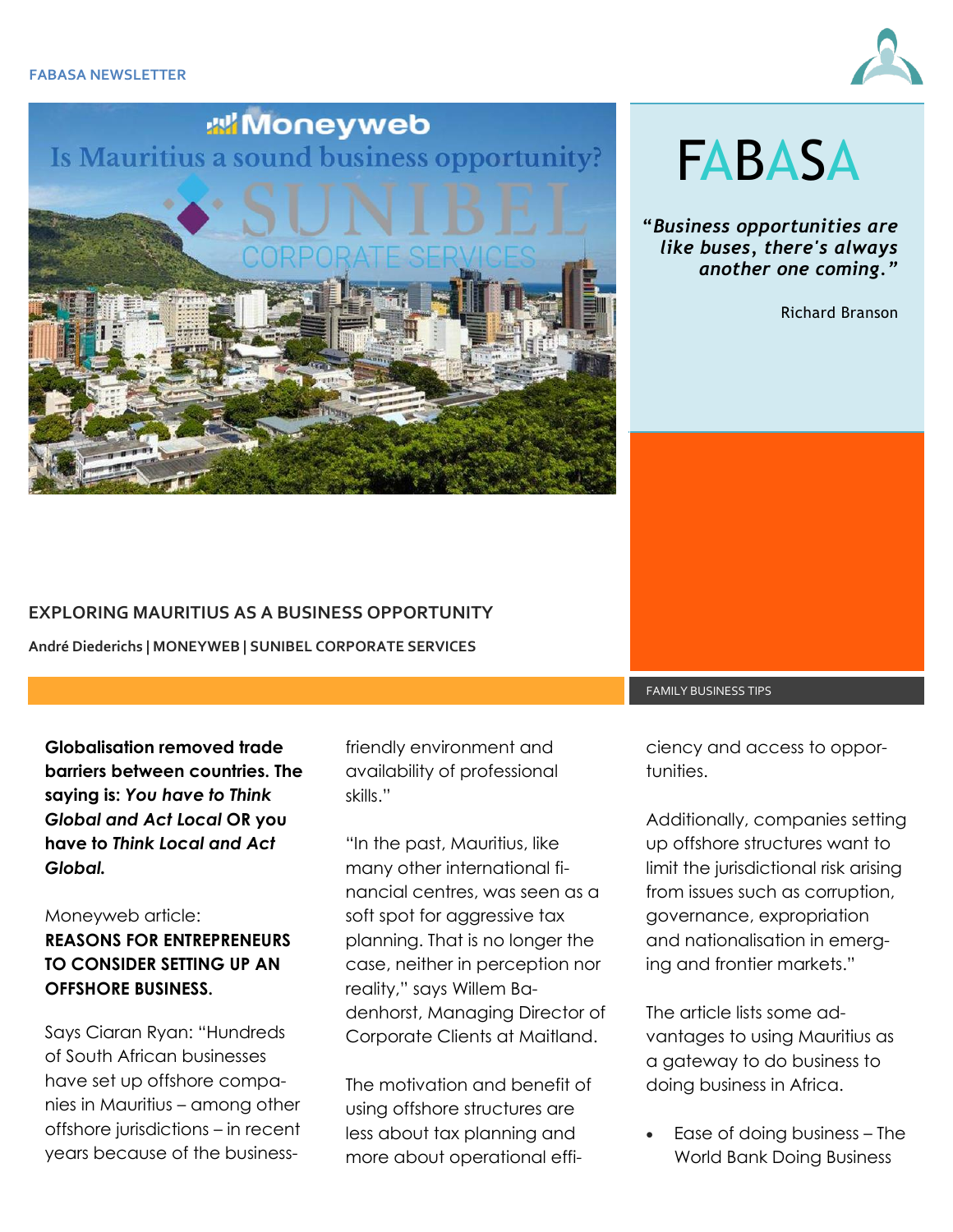Report 2019 ranks Mauritius first in Africa (it is now ranked among the top 20 economies in the world in this category);

- Political stability The Economist Intelligence Unit's Democracy Index 2018 ranks Mauritius first in Africa;
- Good governance Mauritius is first in Africa in the Mo Ibrahim Foundation's 2018 Ibrahim Index of African Governance;
- Economic democracy -Mauritius ranks first in Africa in the Heritage Foundation's Index of Economic Freedom, and first in Africa in the Fraser Institute's Economic Freedom of the World Index

#### **SUNIBEL CORPORATE SERVICES**

is situated in Mauritius and is one of the service providers that can help you in the setting up and administration of your business, and advise you on the best option on how to optimise and grow your business.

They can also accompany you in relocating to Mauritius with your family.

## **Why Mauritius is the perfect jurisdiction for you to expand throughout Africa**

Says Kevin Veerapen, Team Leader of Business Development at Sunibel: "Ranking first on some international indices,

including the ease of doing business and governance, Mauritius offers a business and investment-friendly environment to family businesses and investors. As an International Financial Centre of repute and substance, the country provides efficient and costeffective structuring solutions to help you maximise the value of your company. By settling in Mauritius, you won't feel far from home; many South Africans have already relocated and are taking advantage of the benefits of doing business from the island,"

Situated 3,637 km from the northeast of South Africa, Mauritius is the ideal country for you to unlock new business opportunities throughout Africa. Indeed, many South Africans have moved to Mauritius, and use the jurisdiction to optimise their business. Why not set up or extend your family business in Mauritius while living there?

### **Why consider Mauritius to do business?**

Mauritius is reputed for its political, economic and social stability, attracting both short-term and long-term investors. The alluring business and regulatory environment of the island prompt family businesses and entrepreneurs to use Mauritius as a business hub. Mauritius is a member of regional trade blocks, such as

the Common Market for Eastern and Southern Africa (COMESA) and the Southern Africa Development Community (SADC).

Setting up a company in Mauritius to better optimise your activities can help you benefit from the many advantages that the jurisdiction offers. The advantages of using Mauritius as a business hub include:

- 100% foreign ownership
- Mauritius ranks 13th globally for ease of doing business worldwide;
- A conducive platform for intercontinental and global investments;
- No exchange controls;
- Cost-effective company establishment and registered office costs;
- The country has DTAAs with countries across Africa, Europe and Asia which eradicate double taxation;
- Highly qualified and bilingual (English and Frenchspeaking) professionals;
- One of the best countries for opening an offshore bank account in foreign currency;
- International Arbitration Centre:
- The hybrid legal system, merging the English Common Law and the French Civil law;
- Investment destination which guarantees asset protection; and